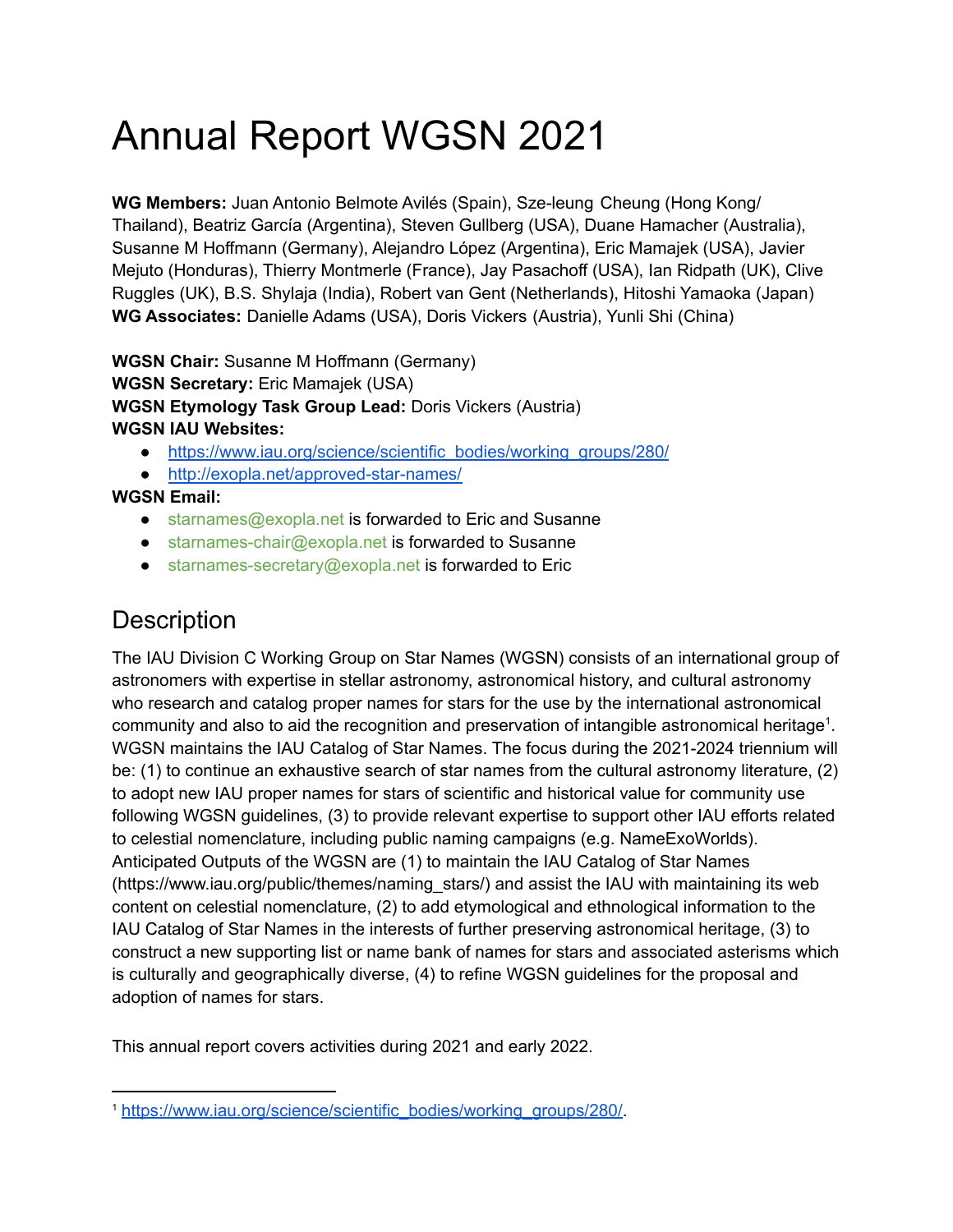### Business Matters

**Status of Affiliates**: The topic of historical and cultural celestial names benefits from expertise beyond that of IAU members, and hence affiliates are of special importance to WGSN. The WG members approved measures allowing affiliates to run for election to lead WG task groups and to vote on subject matters (e.g. adoption of names). To this end, in 2021 the WGSN created a new Etymology Task Group, and affiliates participated in the discussion and voted on a batch of star names discussed in early 2022.

**Elections:** WGSN held elections in 2021 and elected a new president - Susanne Hoffmann. Former president Eric Mamajek was elected WG secretary. Doris Vickers was elected to the new role of Etymology Task Group lead. WGSN is also hoping to organize an Indigenous Names Task lead, and while a single task lead was not elected - experts on Indigenous star names are encouraged to reach out to Javier Mejuto, Alejandro López, and Duane Hamacher to help with researching Indigenous star names.

# Scientific/Technical Progress in Exploring Ancient Skies

**Constellation Patterns:** A study was published in the journal *Psychological Science* (with a comment in *Nature Astronomy*) by a team of psychologists and an astronomer (WG member Duane Hamacher) at the University of Melbourne in Australia (Kemp et al. 2022) trying to make sense of why constellation patterns are seen in such remarkably similar ways by cultures across the world today and in ancient times. Psychologists have informally suggested that these shared patterns are explained by Gestalt laws of grouping, but there have been no systematic attempts to catalog asterisms that recur across cultures or to explain the perceptual basis of these groupings. This research compiles data from 27 cultures around the world and shows that a simple computational model of perceptual grouping accounts for many of the recurring cross-cultural asterisms, suggesting that basic perceptual principles account for more of the structure of asterisms across cultures than previously acknowledged and highlights ways in which specific cultures depart from this shared baseline.

**Constellations:** A fundamental study of which of the IAU constellations have Babylonian roots and where Babylonian star names could be applied was published in German by Hoffmann (2021). The book with many illustrations could be a guide for communicating astronomical intangible heritage to the public. Jessica Gullberg painted Babylonian constellations for the Stellarium desktop planetarium software with supervision of Steven R Gullberg and Susanne M Hoffmann. The new paintings were published in the Stellarium software release in September 2021. Additionally, two further Greek sky cultures (historical paintings and drawings of ancient constellations) were published simultaneously in Stellarium.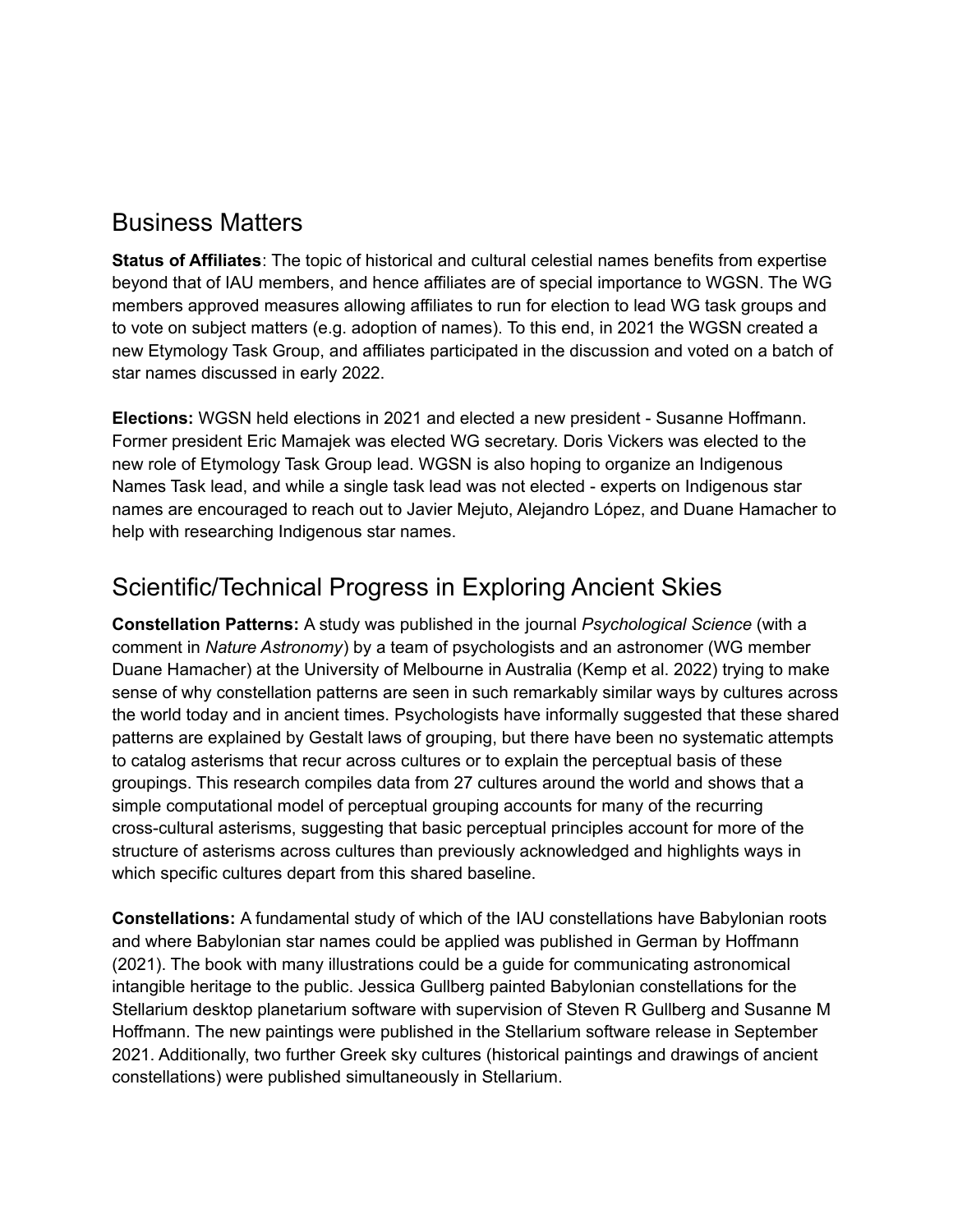**South American Studies:** WG member Alejandro López is co-author of an article ("Cosmo-Logics in Contemporary Lowland South America") referring to the analysis of common axes in the modes of organization of the profound logics of the models of the cosmos of South American aboriginal groups. The work seeks to establish ethnographically based comparisons to build grounded theory. He is also author of a chapter (López 2021) that explores the alternative sense given by the Moqoit of the Argentine Chaco to what from "Western" astronomy are usually understood as celestial objects and phenomena.

**New findings on ancient star names:** The commonly used official star names Capella and Canopus, and possibly also Arcturus, might refer to old Egyptian constellations that became obsolete in the "new" Greek uranography in the post-Alexander the Great era. The peer-reviewed paper on this finding is accepted (Hoffmann 2022, in print). These new findings might indicate that there were similar efforts in the multicultural ancient world as we are undertaking in the globally operating IAU: constellations of individual (indigenous) cultures are inserted as star names into the new constellation culture.

**Book on Global Indigenous Astronomy**: A new trade (popular) book, co-authored with six First Nations Elders, written by WG member Duane Hamacher, examines the scientific layers of traditional star knowledge (Hamacher with Elders & Knowledge Holders 2022). *The First Astronomers* examines the scientific layers with respect to the Sun, Moon, planets, seasonal stars, twinkling stars, variable stars, cataclysmic stars, navigation and star maps, meteorites, and more. All royalties of the book go to charity.

**Splinter Session:** In summer 2021, Hoffmann and the president of Commission C4 "World Heritage and Astronomy", Gudrun Wolfschmidt, organized a splinter meeting at the annual meeting of the German Astronomical Society (AG) in September 2021. The meeting was held on three of the five conference days (Sept. 14,15,16). Several WGSN members participated (Doris Vickers, B.S. Shylaja, Steven R. Gullberg) and there will be proceedings - likely published later in 2022. Here is the abstract of the meeting: $2$ 

*There are many ways and styles of astronomical research: telescopic observations, glass plate archives, evaluating historical star charts, computation and simulation of historical phenomena etc. As there are many different cultures of astronomy, astronomy has a strong impact on human cultures. Creating constellations as a cultural frame of reference as a tool for orientation in space and time is only a first step towards a systematic usage of celestial phenomena in human societies. The selection of outstanding view points for observations, the building of observatories and development of instruments for astronomical observations are further aspects.*

*In particular, the IAU Division C, Commission C4 "World Heritage & Astronomy" identifies the cultural and astronomical values in a comparative analysis in order to assess the "Outstanding Universal Value" of observatories and archaeoastronomical sites with the aim to be nominated for inscription on the Unesco "World Heritage List" or*

<sup>&</sup>lt;sup>2</sup> [https://ag2021.astronomische-gesellschaft.de/view\\_splinter.php?session=Culture](https://ag2021.astronomische-gesellschaft.de/view_splinter.php?session=Culture)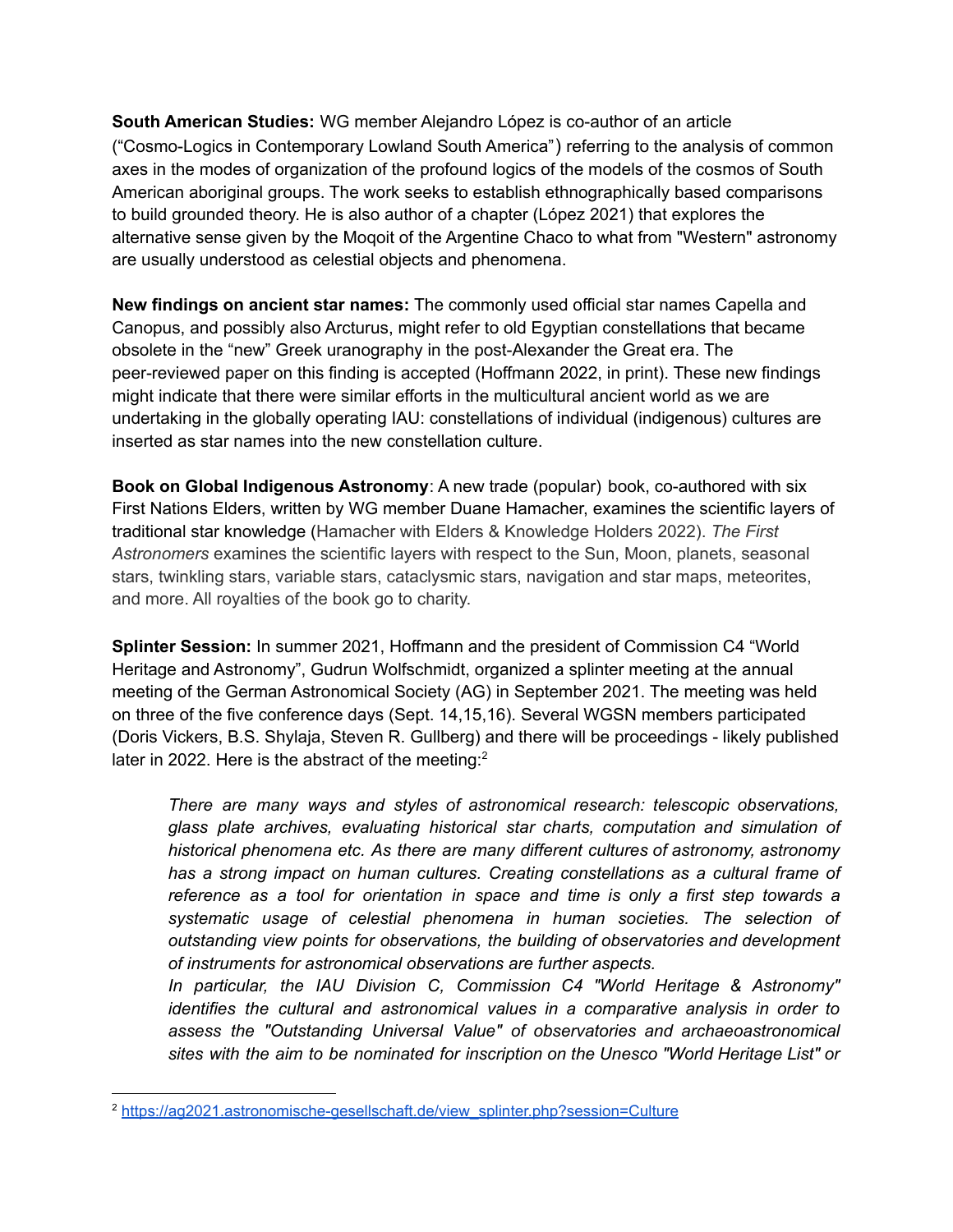*on the "Outstanding Astronomical Heritage" (OAH) list. It also considers dark sky qualities of modern observatory sites. The IAU Division C Working Group "Star Names" does research on, and makes catalogues of proper names for, stars for the use by the international astronomical community and also to aid the recognition and preservation of intangible astronomical heritage. Both research associations aim to document, preserve and communicate heritage - material culture (tangible) as well as intellectual (intangible) heritage.*

*In this splinter, we would like to collect analyses of different habits and activities within the community of astronomers, namely the cultures of astronomy. Focus will be on analysing various data-sets to gain insight into particular "astronomer's cultures" and their influence on the culture of the surrounding society as well as on the astronomical community.*

**Reactivating Ancient Skies:** To facilitate the recording of cultural star names, WGSN members reactivated the old database project that had been launched in Vienna, Austria, 2009 (IYA), the Ancient Skies database: <https://www.ancient-skies.org> The following steps were performed:

- 1. Doris Vickers re-entered and revisited the Greek and Roman star names and etymologies that had been entered a decade ago.
- 2. The development team of the free planetarium software Stellarium implemented a plugin to query the ancient-skies.org database from inside Stellarium.
- 3. Two conference talks were given (by D. Vickers and G. Zotti as first authors) at the above-mentioned conference (AG) and at the conference of the Société Européenne pour l'astronomie dans la Culture (SEAC) in order to invite more experts on historical and indigenous star names to contribute their data. Both conferences will have proceedings and publish open access.
- 4. B.S. Shylaja already agreed to include her Indian star name data presented at one of these conferences in the database. S.Hoffmann started to compile lists of Babylonian star names. These lists and others stored in the Stellarium GitHub repository (in particular the Arabic ones, contributed by the passionate senior researcher Khalid AlAjaji) will be entered into the database soon.
- 5. There are fields for "references/ sources" for the information that is stored. From the ethnological point of view, it is proposed to include fields in the database that allow a more adequate characterization of the contributions of cultures with a strongly oral tradition (name of the interlocutor, locality, people/culture, language, date).

Based on this initiative, we hope to invite more members of the WGSN to contribute to the database in order to make their culture's star names accessible and visible for everybody (educators, researchers, interested laypeople). Possibly, this is an attractive way for acquiring more associate members for the WGSN.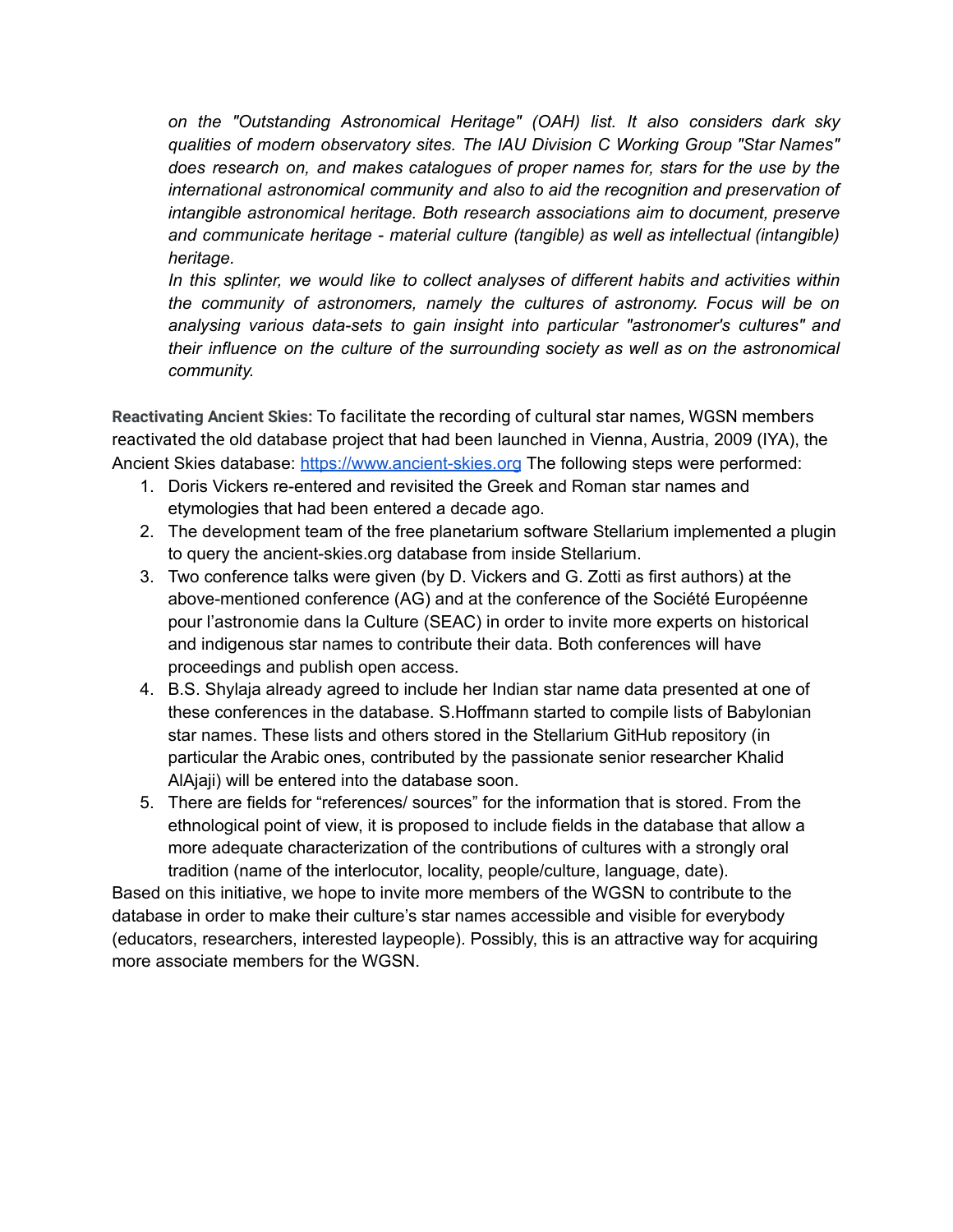

Current look of the ancient-skies.org database (left) and the Stellarium plugin (right) for querying this information: the technical development of the website query tool is still work in progress but shall be completed within the next few months. Uploading data is already possible.

# Additions to the IAU Star Name List

#### WGSN maintains the IAU Catalog of Star Names on the IAU website

[https://www.iau.org/public/themes/naming\\_stars/,](https://www.iau.org/public/themes/naming_stars/) in accordance with its Terms of Reference and service role identified called out in the IAU Strategic Plan 2020-2030 ("*The IAU serves as the internationally recognised authority for assigning designations to celestial bodies and their surface features. To do so, the IAU has a number of Working Groups on various topics, most notably on the nomenclature of small bodies in the Solar System and planetary systems under Division F and on Star Names under Division C*."). Although the past few years have focussed mainly on researching new names and etymologies, in early 2022 a list of star names was proposed for adoption by the WG for the IAU Catalog of Star Names: It provided several eponymous names from the 19th and 20th centuries - names for astronomers that first discovered or researched the unusual nature of some stars. The famous example "Barnard's Star" was reviewed and adopted with no objections back in 2017, however discussion then did not crystallize on how to handle future cases of eponymous names and none were considered further until early 2022. The amount of usage of the names in the astronomical literature ranges widely, and some that are in the SIMBAD database are basically one-off names that never really took hold in the literature.

There was a broad sense among the WGSN members that 1) the assigning of new eponymous names in astronomical publications should be discouraged, 2) the WGSN is unlikely to adopt eponymous names in the future for bright stars, or only in very rare special cases, but some eponymous names for faint stars that satisfy some TBD criteria may be adopted for the IAU Star Name catalog in the future. Although there were majority 'yes' votes for adopting some of the eponymous names for the IAU Star Name list, the discussion led to broader agreement among the WG that guidelines for considering eponymous names for approval should be decided upon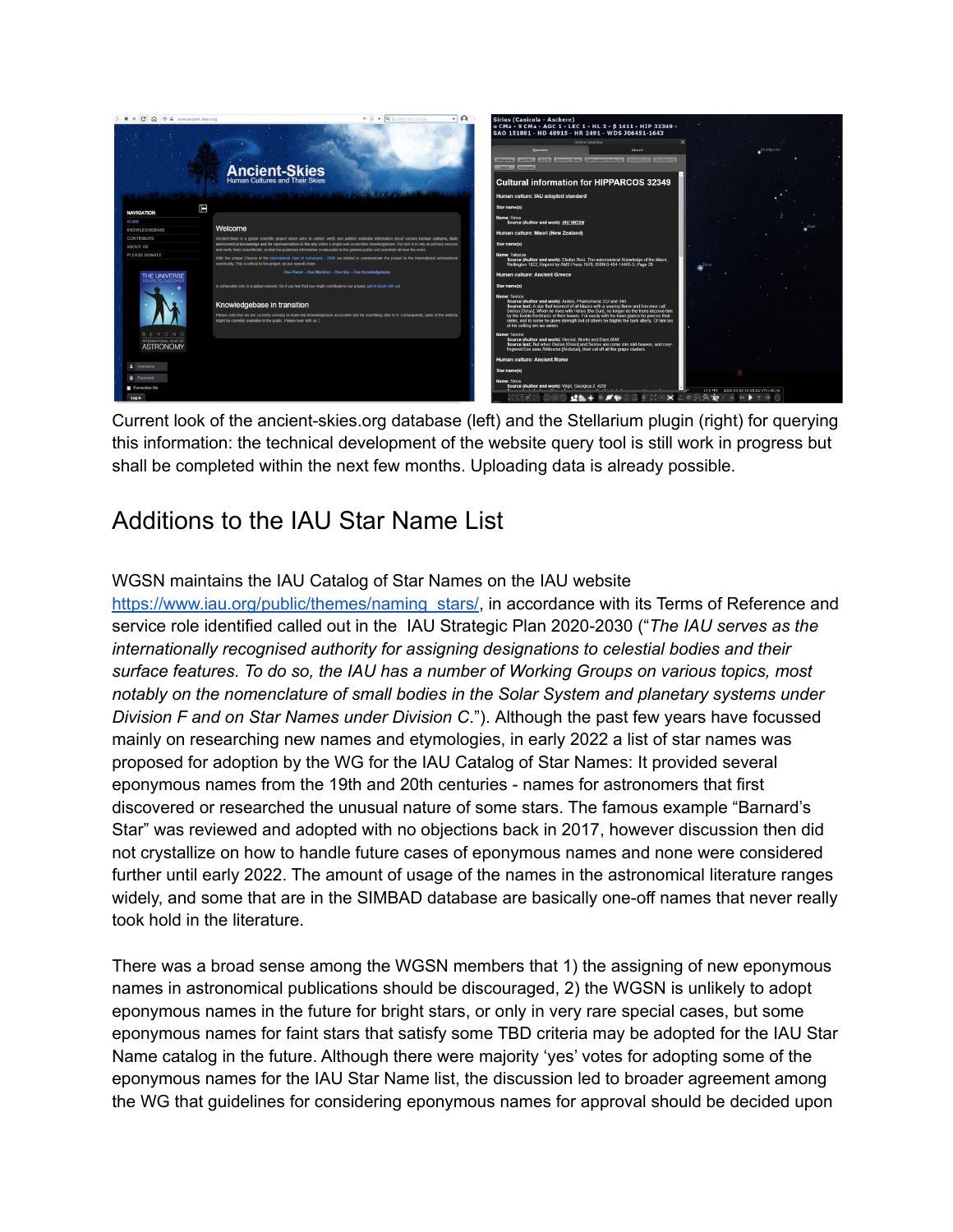first before reconsidering them by individual votes. Hence, no further eponymous names were approved yet as of March 2022. However two additional names were approved - the historical name Rana for the bright star designated δ Eridani, and the late 20th century name Geminga which was the long-standing nickname for the famous pulsar PSR B0633+17.

| <b>Name</b> | ID | mag | <b>Earliest known</b><br>occurrence | <b>Notes</b> |
|-------------|----|-----|-------------------------------------|--------------|
|-------------|----|-----|-------------------------------------|--------------|

| Rana    | $\delta$ Eri             | 3.5 | Piazzi                      | 1814 | From "Rana Secunda", Latin for "2nd frog"<br>from indigenous Arabian tradition, apparently<br>misappropriated for Palermo catalog<br>(Kunitzsch 1959). Shortened "Rana" appeared<br>in Becvar (1951) and Bright Star Catalog<br>(Hoffleit & Jaschek 1982). |
|---------|--------------------------|-----|-----------------------------|------|------------------------------------------------------------------------------------------------------------------------------------------------------------------------------------------------------------------------------------------------------------|
| Geminga | PSR B0633+17<br>(pulsar) |     | Maraschi, L.;<br>Treves, A. | 1977 | Nicknamed from portmanteau of Gamma-ray<br>source in Gemini, and "Geminga", but also<br>means "doesn't exist" or "it's not there" in<br>Milanese dialect (Bignami et al. 1983).                                                                            |

Given the additional research on cultural and historical star names by WG members in recent years, and the new technical resources (ancient-skies.org and Stellarium GitHub repositories) to tracks names across sky cultures, the WG may consider some additional names for the IAU Star Name catalog in the near future.

## References and Talks

Bignami, G. F. ; Caraveo, P. A.; Lamb, R. C. (1983), "An identification for "GEMINGA" (2CG 195+04) 1E 0630+178 : a unique object in the error box of the high-energy gamma-ray source." Astrophysical Journal, Vol. 272, p. L9-L13

Hamacher, D.W. with Elders & Knowledge Holders (2022). *The First Astronomers, how Indigenous Elders read the stars*. Allen & Unwin, Sydney (Australia).

Hoffleit D. & Jaschek, C. (1982), The Bright Star Catalog. Fourth revised edition. (Containing data compiled through 1979)., New Haven, CT (USA): Yale University Observatory

Hoffmann, S.M. (2021), Wie der Löwe an den Himmel kam – Auf den Spuren der Sternbilder, Franckh Kosmos, **Stuttgart** 

Hoffmann, S.M. (2021). Historical Constellations in the Planetarium. Proceedings of the International Astronomical Union, Vol. 15, Symposium S367: Education and Heritage in the Era of Big Data in Astronomy, December 2020, Cambridge University Press, 474–475.

Hoffmann, S.M. (2021): Reconstruction of ancient constellations in the planetarium dome, The Planetarian, June, p. 12-20; cont. p. 74